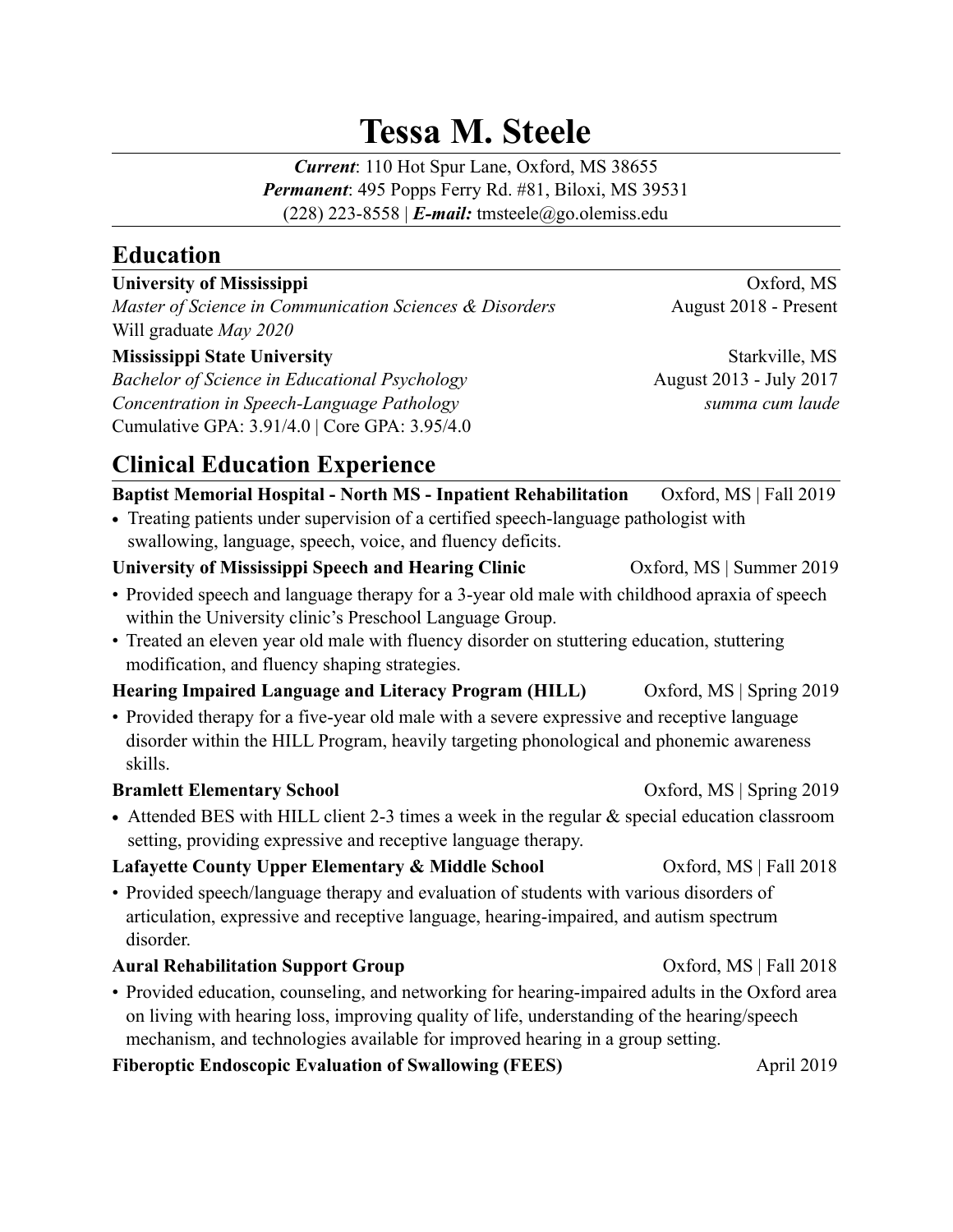• Completed a four-part training focused on the teaching and performance of an endoscopic evaluation of swallowing with completing two passes.

#### **Interprofessional Education/Interprofessional Practice February 2019**

- A two-part collaborative meeting and simulation lab focused on speech language pathologists (SLPs) engagement in IPE/IPP, in both health care and educational settings.
- Engaged in a collaborative case study with a multi-disciplinary team consisting of continuing education students in the following: Nursing, Pharmacy, Occupational Therapy, Physical Therapy, and Social Work.

#### **Lee Silverman Voice Treatment (LSVT LOUD)** August 2019

• Completed the online training certification course via LSVT Global, consisting of 34 modules and final exam verifying competence in LSVT Loud clinical treatment.

# **Work Experience**

University of Mississippi | *Graduate Assistant* **Canadian COXFORD**, MS | August 2018 - Current

- Assists Clinical Records Coordinator & Clerk in daily office responsibilities for 10 hours weekly
- Schedule patient appointments using HearForm system, greet and respond to patient needs, answer clinic office phone daily, and file patient information into appropriate charts as needed

#### **Autism Support Tutor |** *Personal Family*Oxford, MS | August 2017 - July 2019

• Provided instruction and guidance for a teenager with autism spectrum disorder in a Homeschool program, consisting of tutoring/teaching lessons, assisting with assignments, and providing pragmatic guidance

#### **Bayou Bluff Tennis Club |** *Head Camp Counselor* Gulfport, MS | Summers 2008 - 2015

- Delegated responsibilities and roles to all camp counselors while supervising an average of 300 children between the ages of 2 to 14 each year
- Responded to crisis situations such as severe weather and injuries
- Conducted and supervised activities such as swimming, arts and crafts, fishing, sports, etc.

# **Honors, Awards, and Activities**

- **• summa cum laude |** MSU 2017
- University of Mississippi Graduate Assistant | Ole Miss Communication Sciences and Disorders - Fall 2018 - Present
- **• National Student Speech Language and Hearing Association** | Fall 2018 Present
- **President's Scholar |** MSU Fall 2013, Spring 2014, Spring 2015, Fall 2015, Spring 2016, Fall 2016, Spring 2017
- **Dean's Scholar |** MSU Fall 2014
- **MSU Freshman Academic Excellence Scholarship |** MSU Fall 2013, Spring 2014
- **National Society of Collegiate Scholars |** MSU Spring 2015 Spring 2017
- **Chi Omega Fraternity |** MSU Fall 2013 Spring 2017
- **Recruitment Board** | Fall 2013 Spring 2014, **Academic Advising Committee |** Fall 2014 Spring 2017, **Prop Committee** | Spring 2014 - Spring 2017, **Happy People Limelight Committee** | Fall 2015, Fall 2016